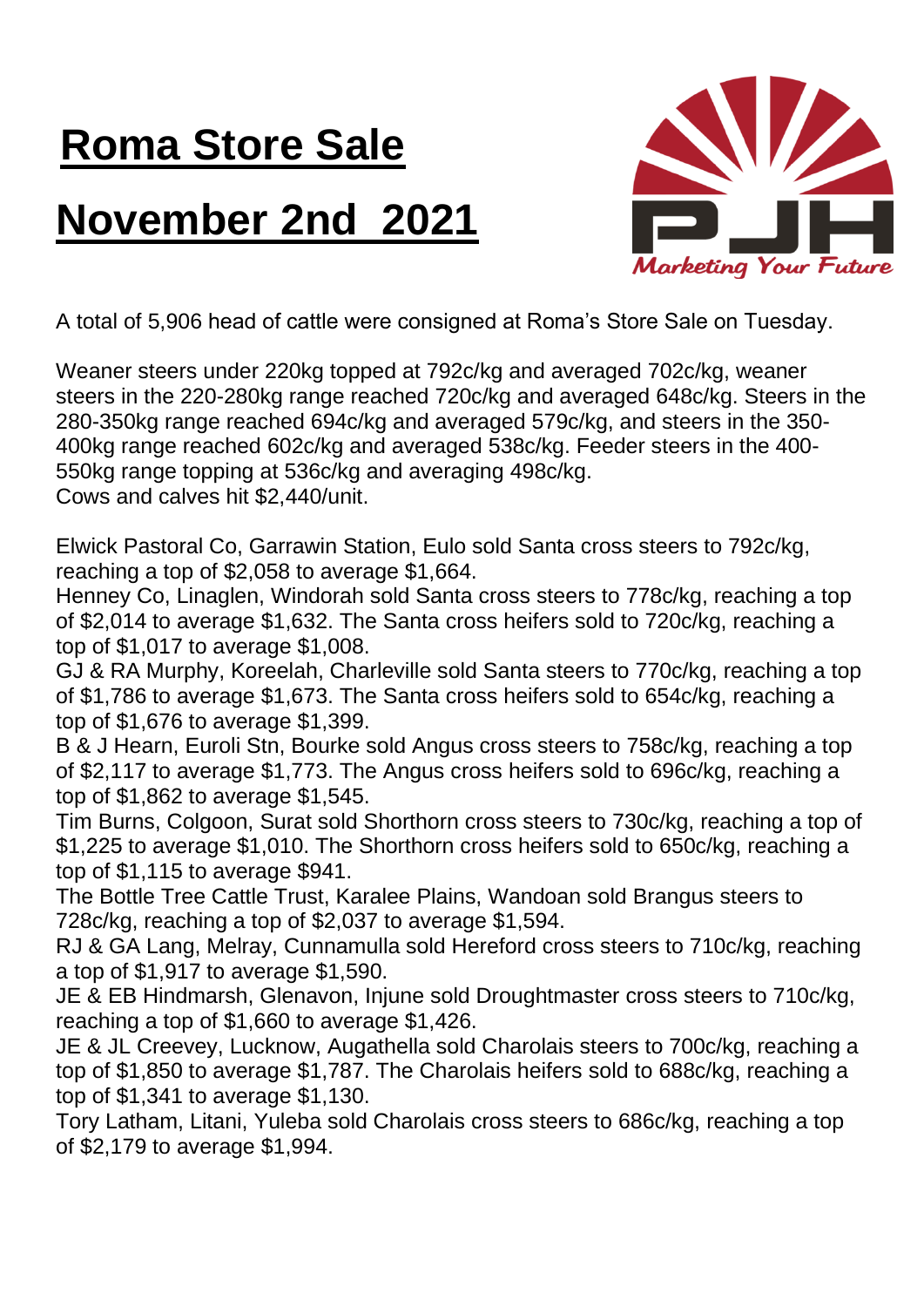Allen Family Investments, Injune sold Charolais cross steers to 676c/kg, reaching a top of \$1,836 to average \$1,749. The Charolais cross heifers sold to 640c/kg, reaching a top of \$1,520 to average \$1,471.

Whitton Cattle Co, Myrtleville, Injune sold Charolais cross steers to 674c/kg, reaching a top of \$1,871 to average \$1,796. The Charolais cross heifers sold to 630c/kg, reaching a top of \$1,791 to average \$1,714.

Lorraine Pastoral Co P/L, Lorraine, Cloncurry sold Droughtmaster cross steers to 666c/kg, reaching a top of \$2,048 to average \$1,801.

Palmtree Grazing Co, Willowbee, Moonie sold Santa steers to 658c/kg, reaching a top of \$2,323 to average \$2,063. The Santa heifers sold to 638c/kg, reaching a top of \$1,966 to average \$1,723.

DK & CF Hogan, Belingra, St George sold Brangus steers to 654c/kg, reaching a top of \$2,050 to average \$1,701. The Brangus heifers sold to 546c/kg, reaching a top of \$2,018 to average \$1,515.

Sandalwood Partnership, Sandlewood Valley, Injune sold Angus cross steers to 652c/kg, reaching a top of \$2,039 to average \$2,039.

Kaynine Contracting Pty Ltd, Sandlewood Valley, Injune sold Angus cross steers to 652c/kg, reaching a top of \$1,826 to average \$1,826.

EJ & CF Rolfe, Marie Downs, Roma sold Charolais cross steers to 642c/kg, reaching a top of \$2,067 to average \$1,950. The Charolais cross heifers sold to 610c/kg, reaching a top of \$1,776 to average \$1,753.

Golden Pastoral Holdings, Strathmore, Dulacca sold Brahman cross steers to 628c/kg, reaching a top of \$2,246 to average \$1,931.

Harry Wathen, Strathmore, Dulacca sold Brahman cross steers to 628c/kg, reaching a top of \$2,096 to average \$1,913.

Jenny Ford Trading, Lewah, Roma sold Angus cross steers to 622c/kg, reaching a top of \$2,199 to average \$1,981.

Argylla Mountains Past, Glencoe, Mount Isa sold Brangus steers to 604c/kg, reaching a top of \$2,370 to average \$1,497. The Brangus heifers sold to 480c/kg, reaching a top of \$1,188 to average \$1,005.

GHI Cattle Co, Strathmore, Dulacca sold Brahman cross steers to 596c/kg, reaching a top of \$2,265 to average \$2,008.

ACF Trust, Risby, Wallumbilla sold Charolais cross steers to 594c/kg, reaching a top of \$2,199 to average \$2,105.

RT & NJ Schmidt, Bando, Wyandra sold Angus cross steers to 558c/kg, reaching a top of \$2,184 to average \$1,954.

AA Co, Wylarah, Surat sold Charolais cross steers to 558c/kg, reaching a top of \$2,020 to average \$1,782.

CA & MM Finch, South Trafford, Wallumbilla sold Santa steers to 536c/kg, reaching a top of \$2,260 to average \$2,260.

CF & D Walsh, Townsend, Roma sold Santa cross steers to 534c/kg, reaching a top of \$2,377 to average \$2,120.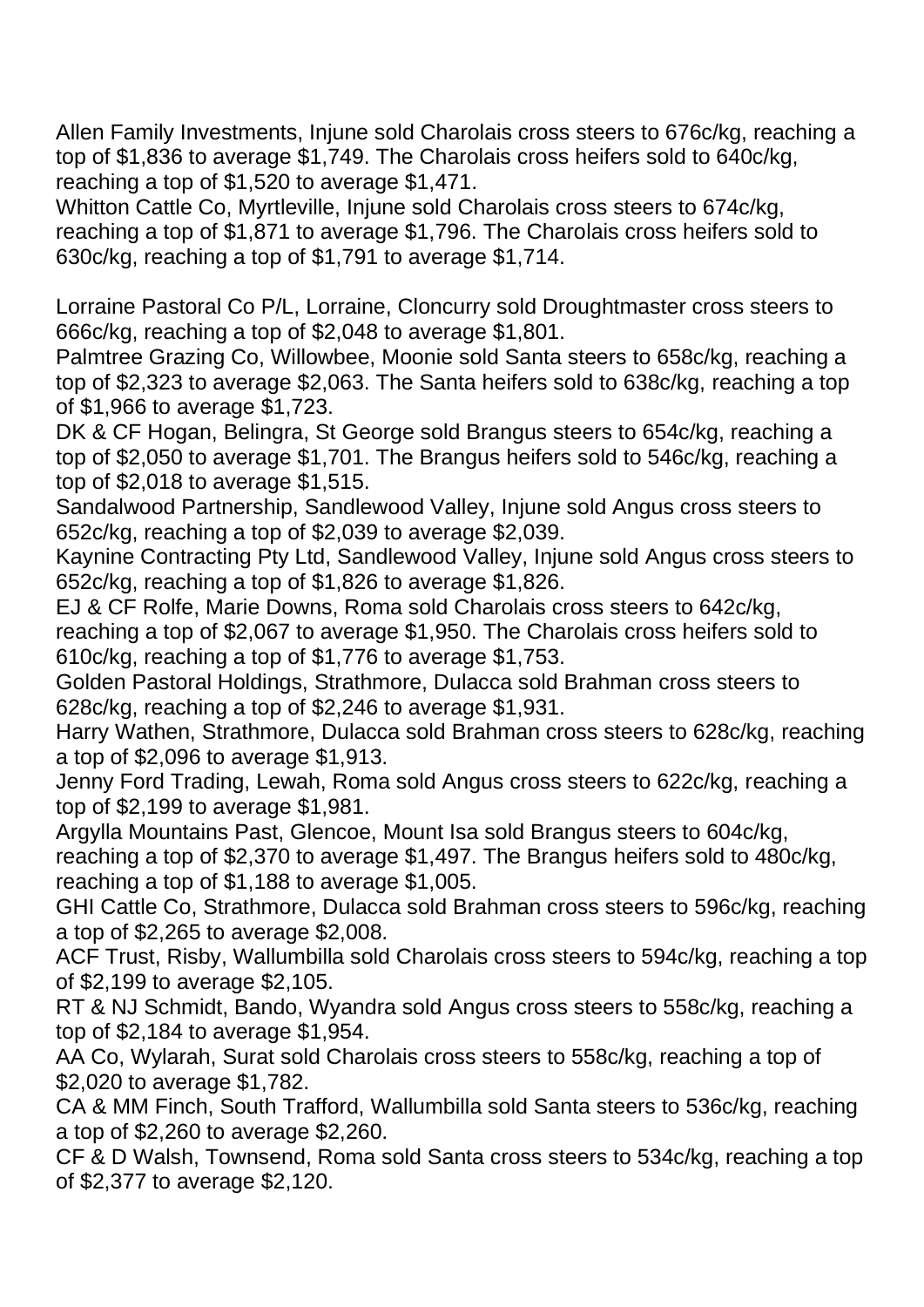RH & RJ West, Roleen, Wallumbilla sold Angus cross steers to 530c/kg, reaching a top of \$2,884 to average \$2,755.

Bindango Pty Ltd, Bindango, Roma sold Simmental cross steers to 449c/kg, reaching a top of \$2,747 to average \$2,631.

Heifers under 220kg topped at 720c/kg and averaged 567c/kg, while heifers in the 220-280kg range topped at 680c/kg and averaged 532c/kg. Heifers in the 280- 350kg range topped at 612c/kg, averaging 495c/kg. Heifers in the 350-450kg range topped at 542c/kg, averaging 454c/kg.

DR Joyce Family Trust, Balcarris, Taroom sold Santa cross heifers to 654c/kg, reaching a top of \$1,743 to average \$1,682.

S & R White Family Trust, Tarrebar, Roma sold Angus cross steers to 612c/kg, reaching a top of \$2,230 to average \$1,708.

Ray Scott Pastoral, Echo Hills, Surat sold Charolais cross heifers to 518c/kg, reaching a top of \$2,144 to average \$1,449.

MP & PA Barron, Ansgrove, Blackall sold Santa heifers to 488c/kg, reaching a top of \$1,928 to average \$1,928. The Charolais cross cows sold to 370c/kg, reaching a top of \$1,406 to average \$1,406.

GC & SA Ayers, Craigann, Roma sold Santa heifers to 416c/kg, reaching a top of \$2,025 to average \$1,966.

Cows in the 300-400kg range reached 372c/kg and averaged 311c/kg, while cows in the 400kg-500kg range reached 392c/kg and averaged 358c/kg. Cows over 500kg topped at 418c/kg, averaging 376c/kg.

Greenmulla Enterprises, B & J Hall, RA & LM Hall sold Droughtmaster cows to 399c/kg, reaching a top of \$2,295 to average \$2,123.

Dart Pastoral Co, Keen Gea, Torrens Creek sold Brahman cross cows to 392c/kg, reaching a top of \$2,098 to average \$1,588.

Pendine Past Co, Pendine Station, Barcaldine sold Santa cross cows to 376c/kg, reaching a top of \$1,823 to average \$1,670.

> *NEXT STORE SALE IS 9 th NOVEMBER PJH SELL 2nd POSITION*